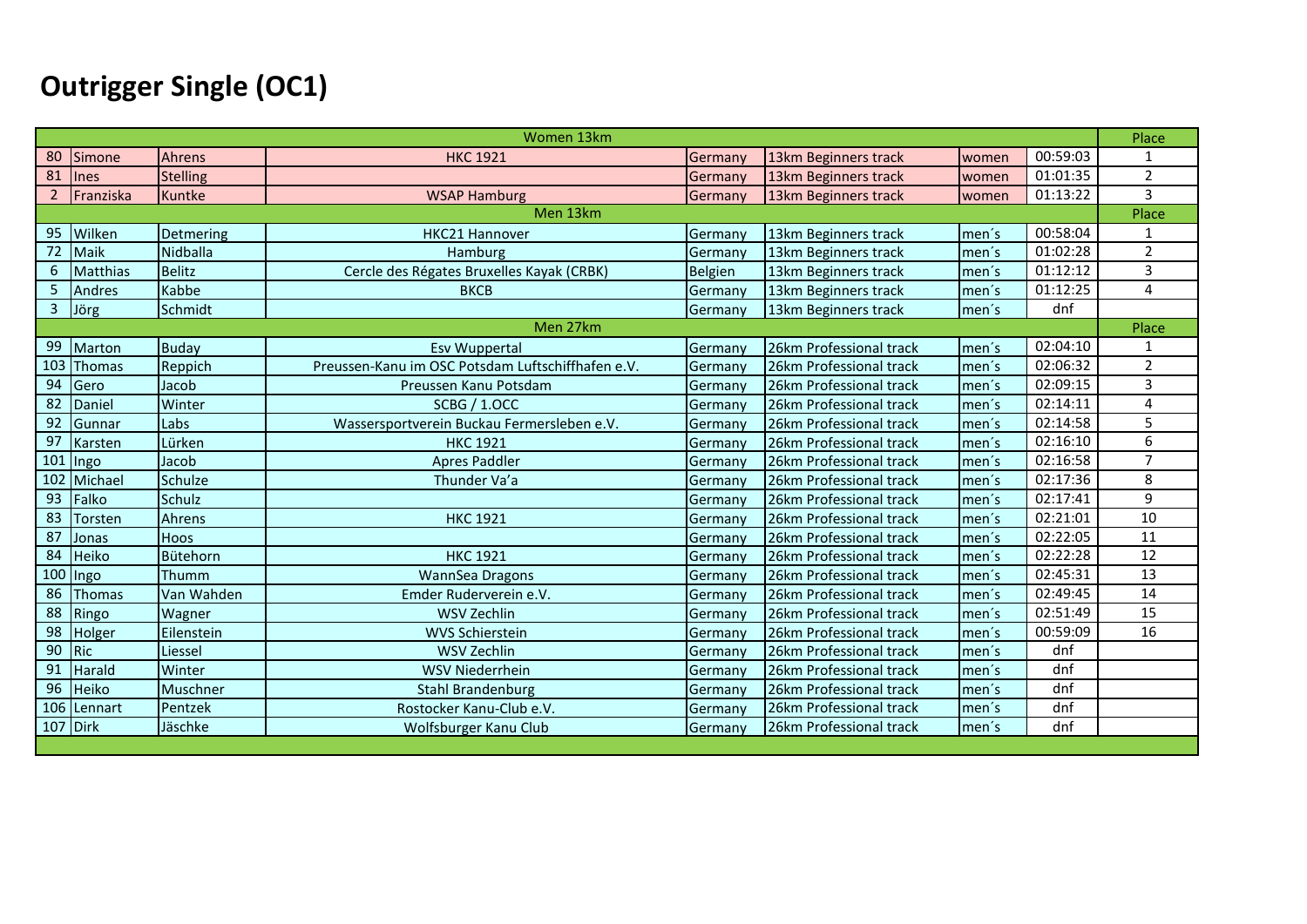# **Outrigger dou (OC2)**

|                  |                 | Women 13km                                      |         |                         |        |          | Place          |
|------------------|-----------------|-------------------------------------------------|---------|-------------------------|--------|----------|----------------|
| 7 Nicole         | Patzelt         | <b>WSAP Hamburg</b>                             | Germany | 13km Beginners track    | women  | 01:15:32 | 1              |
| 7 Franziska      | Mallmann        | <b>WSAP Hamburg</b>                             | Germany | 13km Beginners track    | women  | 01:15:32 | $\overline{2}$ |
| 8 Sabrina        | <b>Bischoff</b> | <b>SC Hannover</b>                              | Germany | 13km Beginners track    | women  | 01:10:21 | 3              |
| 8 Ines           | <b>Bühring</b>  | <b>SC Hannover</b>                              | Germany | 13km Beginners track    | women  | 01:10:21 | 4              |
| 9Johanna         | <b>Boyen</b>    | Sport Club Hannover e.V.                        | Germany | 13km Beginners track    | women  | 01:16:10 | 5              |
| 9 Svea           | Mackenrodt      | Sport Club Hannover e.V.                        | Germany | 13km Beginners track    | women  | 01:16:10 | 6              |
| $110$ Anna       | Hoppmann        | <b>HKC 1921</b>                                 | Germany | 13km Beginners track    | women  | 00:59:45 | 7              |
| 110 Annica       | Bergfeld        | <b>HKC 1922</b>                                 | Germany | 13km Beginners track    | women  | 00:59:45 | 8              |
|                  |                 | Men 27km                                        |         |                         |        |          | Place          |
| 119 Rico         | Gierschmann     | <b>WSAP Hamburg</b>                             | Germany | 26km Professional track | men's  | 02:11:49 | $\mathbf{1}$   |
| 119 Eckart       | Dietrichkeit    | <b>WSAP Hamburg</b>                             | Germany | 26km Professional track | men's  | 02:11:49 | $\overline{2}$ |
| 114 Bernd        | Pinnecke        | Sport-Club-Hannover e.V.                        | Germany | 26km Professional track | men's  | 02:15:05 | 3              |
| 114 Stephan      | <b>Bischoff</b> | Sport-Club-Hannover e.V.                        | Germany | 26km Professional track | men's  | 02:15:05 | 4              |
| 111 Florian      | Schneidewind    | Wassersportverein Buckau Fermersleben e.V.      | Germany | 26km Professional track | men's  | 02:27:36 | 5              |
| 111 Michael      | Fuhrmann        | Wassersportverein Buckau Fermersleben e.V.      | Germany | 26km Professional track | men's  | 02:27:36 | 6              |
| Alexander<br>121 | Reinhardt       | WSAP Hamburg e.V.                               | Germany | 26km Professional track | men's  | 02:27:41 | $\overline{7}$ |
| 121 Horst        | Erbach          | WSAP Hamburg e.V.                               | Germany | 26km Professional track | men's  | 02:27:41 | 8              |
| 117 Marek        | Fuhrmann        | <b>WSV Niederrhein</b>                          | Germany | 26km Professional track | men's  | 02:29:21 | 9              |
| 117 Thomas       | Eilert          | <b>WSV Niederrhein</b>                          | Germany | 26km Professional track | men's  | 02:29:21 | 10             |
| 116 Sebastian    | Langhammer      | Barther Drachenboot Verein Pommernex. 1996 e.V. | Germany | 26km Professional track | men's  | 02:29:27 | 11             |
| 116 Daniel       | Rennhack        | Barther Drachenboot Verein Pommernex. 1996 e.V. | Germany | 26km Professional track | men's  | 02:29:27 | 12             |
|                  |                 | Men verkürzt 13km                               |         |                         |        |          | Place          |
| 115 Marcel       | Bergmann        |                                                 | Germany | 26km Professional track | men's  | 01:10:21 |                |
| 115 Thomas       | Priesemann      |                                                 | Germany | 26km Professional track | men's  | 01:10:21 |                |
| 113 Andreas      | <b>Becher</b>   | <b>Arthur Becker Club</b>                       | Germany | 26km Professional track | men's  | 01:12:05 |                |
| 113 Denny        | <b>Brunsch</b>  | <b>Arthur Becker Club</b>                       | Germany | 26km Professional track | men's  | 01:12:05 |                |
| 112 Torsten      | Klehm           | Alster-Canoe-Club e.V. Hamburg                  | Germany | 26km Professional track | Imen's | 01:15:40 |                |
| 112 Frank        | Schliefkowitz   | Alster-Canoe-Club e.V. Hamburg                  | Germany | 26km Professional track | men's  | 01:15:40 |                |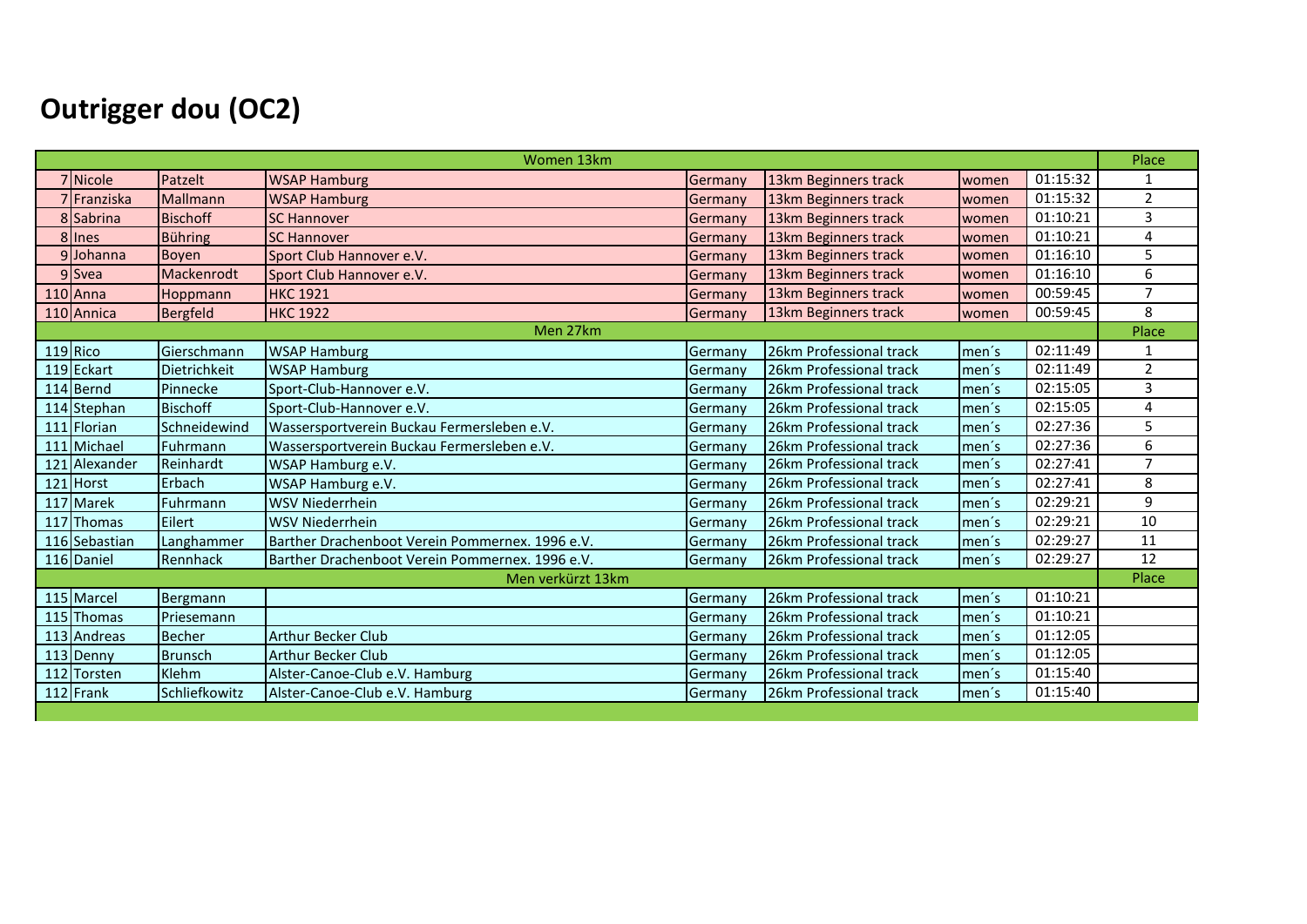# **Surfski single (SSK1)**

|                 |               |                |                                |                |                                     |       |          | Place           |
|-----------------|---------------|----------------|--------------------------------|----------------|-------------------------------------|-------|----------|-----------------|
| 11              | Tanne         | von Bahder     | Stralsunder Kanu-Club          | Germany        | 13km Junior track                   | women | 01:02:07 | $\mathbf{1}$    |
| 12              | Bruno         | Hübl           | Kanuklub Charlottenburg e.V.   | Germany        | 13km Junior track                   | men's | 01:02:40 | $\overline{2}$  |
|                 |               |                |                                |                |                                     |       |          | Place           |
| 30 <sup>°</sup> | Lilly         | Waldau         | Kanuklub Charlottenburg e.V.   | Germany        | 13km Beginners track                | women | 00:53:05 | $\mathbf{1}$    |
| 18              | Manuela       | Kalaczynski    | Kajak Nord                     | Germany        | 13km Beginners track                | women | 00:59:02 | $\overline{2}$  |
| 20              | Johanna       | Roestel        | Ring der Einzelpaddler         | Germany        | 13km Beginners track                | women | 01:00:01 | 3               |
| 22              | Ava           | Pohley         | <b>SG Alte Paddler</b>         | Germany        | 13km Beginners track                | women | 01:06:36 | $\overline{4}$  |
| 25              | Conny         | Werner         | <b>RdE</b>                     | Germany        | 13km Beginners track                | women | 01:09:05 | 5               |
| 15              | Kathrin       | <b>Neumann</b> |                                | Germany        | 13km Beginners track                | women | 01:12:33 | 6               |
| 27              | Anke          | Wollberg       | <b>Berlin</b>                  | Germany        | 13km Beginners track                | women | 01:38:00 | $\overline{7}$  |
| 21              | <b>Nicole</b> | Mai-Prange     | Wassersportfreunde Burg e.V.   | Germany        | 13km Beginners track                | women | dnf      |                 |
| 16              | Corinna       | Muschner       | <b>Brandenburg</b>             | Germany        | 13km Beginners track                | women | dnf      |                 |
| 31              | Emma          | Waldau         | Kanuklub Charlottenburg e.V.   | Germany        | 13km Beginners track                | women | dnf      |                 |
|                 |               |                |                                |                |                                     |       |          | Place           |
|                 | 147 Benny     | Paries         | RR Waidmannslust               | Germany        | 13km Beginners track                | men's | 00:51:45 | 1               |
| 19              | Sascha        | Roestel        | Ring der Einzelpaddler         | Germany        | 13km Beginners track                | men's | 00:52:18 | $\overline{2}$  |
| 218             | Benjamin      | Landuyt        | Club de Mar Mallorca           | Spain          | 13km Beginners track                | men's | 00:53:20 | 3               |
| 40              | Peter         | Albrecht       | <b>WSAP Hamburg</b>            | Germany        | 13km Beginners track                | men's | 00:54:54 | $\overline{4}$  |
| 33              | André         | Neumann        |                                | Germany        | 13km Beginners track                | men's | 00:56:03 | 5               |
| 32              | Lars          | Nadolny        | <b>KC Charlottenburg</b>       | Germany        | 13km Beginners track                | men's | 00:57:50 | 6               |
| 37              | <b>Ivo</b>    | Nörenberg      | <b>RdE</b>                     | Germany        | 13km Beginners track                | men's | 00:57:50 | $\overline{7}$  |
| 41              | Ernö          | <b>Miklos</b>  | <b>KVH Holzwickede</b>         | Germany        | 13km Beginners track                | men's | 00:58:04 | 8               |
| 36              | Mike          | <b>Braun</b>   | <b>WSAP Hamburg</b>            | Germany        | 13km Beginners track                | men's | 01:02:27 | 9               |
| 35              | Ralf "Lotte"  | Lange          | Stralsunder Kanu-Club          | Germany        | 13km Beginners track                | men's | 01:09:08 | $\overline{10}$ |
| 39              | Sascha        | Kipka          | Kajakteam Maifeld              | Germany        | 13km Beginners track                | men's | dns      |                 |
| 42              | Michal        | Szatewicz      | Poland                         | Polska         | 13km Beginners track                | men's | dns      |                 |
|                 |               |                |                                |                |                                     |       |          | Place           |
|                 | 131 Jenny     | Larsson        | Malmö Kanotklubb               | Sweden         | 26km Professional track             | women | 02:07:51 | 1               |
| 122             | Emma          | <b>Broberg</b> |                                | Germany        | 26km Professional track             | women | 02:09:19 | $\overline{2}$  |
| 127             | Denise        | Postler        | <b>TiB</b>                     | Germany        | 26km Professional track             | women | 02:11:29 | 3               |
| 135             | Katerina      | Milova         | Czech Surfski team             |                | Czech Repul 26km Professional track | women | 02:14:14 | 4               |
| 125             | Carola        | Cordes         | <b>Kanuclub Charlottenburg</b> | Germany        | 26km Professional track             | women | 02:14:31 | 5               |
| 126             | Jette         | <b>B</b> ælum  | Middelfart                     | <b>Denmark</b> | 26km Professional track             | women | 02:17:21 | 6               |
| $124$ Ida       |               | Villumsen      |                                | <b>Denmark</b> | 26km Professional track             | women | 02:18:02 | $\overline{7}$  |
|                 | $136$ Elsa    | Ohrås          | Malmö Kanotklubb               | Sweden         | 26km Professional track             | women | 02:18:56 | 8               |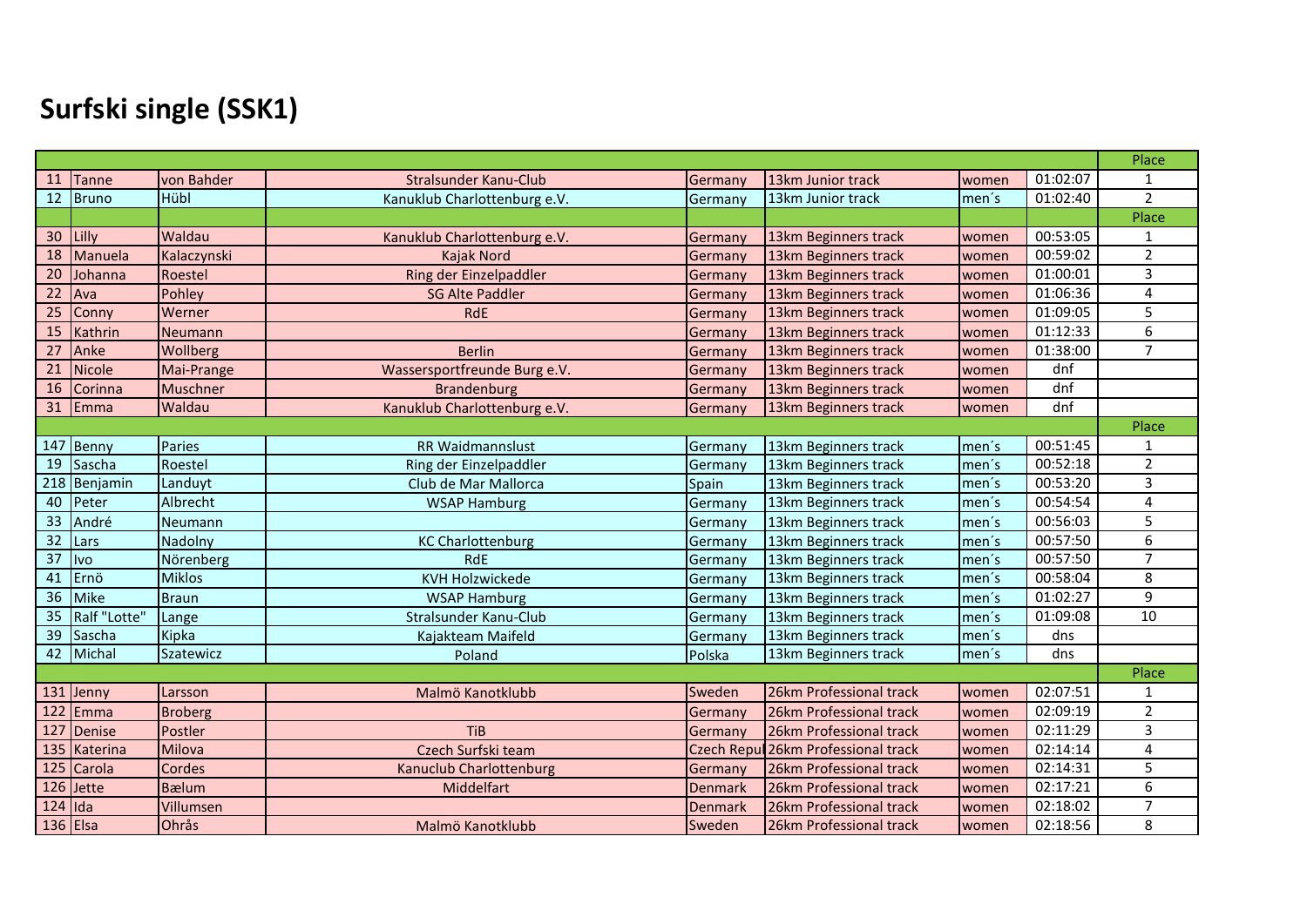|          | 123 Stefanie            | Seelhof             | <b>KC Charlottenburg</b>              | Germany        | 26km Professional track | women | 02:19:21 | 9               |
|----------|-------------------------|---------------------|---------------------------------------|----------------|-------------------------|-------|----------|-----------------|
|          | 132 Camilla             | Persson             | Malmö kanotklubb                      | Sweden         | 26km Professional track | women | 02:19:53 | $10\,$          |
|          | 137 Jenny               | Åström              | Malmö Kanotklubb                      | Sweden         | 26km Professional track | women | 02:36:59 | 11              |
|          | 129 Leni                | <b>Burde</b>        | Kanuklub Charlottenburg e.V.          | Germany        | 26km Professional track | women | 02:39:19 | 12              |
|          | 140 Tove                | Möller Gunnarss     | Malmö Kanotklubb                      | Sweden         | 26km Professional track | women | 02:41:21 | 13              |
|          | $133$ Hanna             | Asp                 | Malmö canot club                      | Sweden         | 26km Professional track | women | 02:44:01 | 14              |
|          | 138 Astrid              | Smith               | <b>HKC von 1921</b>                   | Germany        | 26km Professional track | women | 02:47:16 | $\overline{15}$ |
|          | Rebecca                 | de Vroome           | surfskistart                          | Nederland      | 26km Professional track | women |          |                 |
| 28       |                         |                     |                                       |                |                         |       | 02:51:35 | 16              |
|          | 130 Sophia              | Hübl                | Kanuklub Charlottenburg e.V.          | Germany        | 26km Professional track | women | 02:54:12 | 17              |
|          | 141 Pernille            | Stenum              | Middelfart                            | Denmark        | 26km Professional track | women | 02:56:57 | 18              |
|          |                         |                     |                                       |                |                         |       |          | Place           |
|          | 166 Michael             | <b>Dobler</b>       | Rheintreue Düsseldorf                 | Germany        | 26km Professional track | men's | 01:48:21 | $\mathbf{1}$    |
|          | 186 Franz               | Polchow             | KFRG Rostock/ 1.OCC e.V.              | Germany        | 26km Professional track | men's | 01:49:24 | $\overline{2}$  |
|          | 194 Clemens             | Wulkopf             | <b>DLRG Harsewinkel</b>               | Germany        | 26km Professional track | men's | 01:52:26 | 3               |
| 211      | Max                     | <b>Hoff</b>         | Germany                               | Germany        | 26km Professional track | men's | 01:53:48 | 4               |
|          | 154 Steffen             | <b>Burkhardt</b>    |                                       | Germany        | 26km Professional track | men's | 01:54:25 | 5               |
| 171      | Olaf                    | Lindstädt           | Rostocker KC, KN RaceTeam             | Germany        | 26km Professional track | men's | 01:54:32 | 6               |
|          | 151 Florian             | Glamann             | KfRG Kanufreunde Rostock Greif e.V.   | Germany        | 26km Professional track | men's | 01:57:42 | $\overline{7}$  |
|          | 167 Simon               | Dobler              | Rheintreue Düsseldorf                 | Germany        | 26km Professional track | men's | 01:57:43 | 8               |
|          | 174 Noel                | Sparmann            | DLRG Harsewinkel, Kajak Nord RaceTeam | Germany        | 26km Professional track | men's | 01:58:36 | 9               |
|          | 172 Holger              | Siebke              | RdE Hamburg, Kajak Nord RaceTeam      | Germany        | 26km Professional track | men's | 01:59:29 | 10              |
| 215      | Axel                    | Haglund             | Malmö Kanotklubb                      | Sweden         | 26km Professional track | men's | 01:59:42 | 11              |
| 189      | Marco                   | van Noort           | <b>Bollenboys</b>                     | Nederland      | 26km Professional track | men's | 02:00:04 | 12              |
|          | $\overline{214}$ Daniel | Wilke               | Surfski Warnemünde                    | Germany        | 26km Professional track | men's | 02:00:05 | $\overline{13}$ |
|          | $\overline{213}$ Martin | Friedrichsen        | Region syd Danmark                    | <b>Danmark</b> | 26km Professional track | men's | 02:00:25 | 14              |
|          | Mads                    | <b>Bressendorff</b> |                                       | Denmark        | 26km Professional track | men's |          |                 |
| 146      |                         | Andersen            |                                       |                |                         |       | 02:01:02 | 15              |
| 191      | Peter                   | Rohde               | Klampenborg Kajak og Kanoklub         | <b>Denmark</b> | 26km Professional track | men's | 02:01:27 | 16              |
|          | 168 Felix               | Chevalier           | <b>WVS Schierstein</b>                | Germany        | 26km Professional track | men's | 02:01:36 | 17              |
|          | 153 Sacha               | Ossowski            | Kanuklub Charlottenburg e.V.          | Germany        | 26km Professional track | men's | 02:02:04 | 18              |
|          | 152 Matthias            | <b>Meng</b>         | <b>DLRG Magdeburg</b>                 | Germany        | 26km Professional track | men's | 02:03:21 | 19              |
|          | 212 Robert              | Hartmann            | Surfski Warnemünde                    | Germany        | 26km Professional track | men's | 02:04:05 | $\overline{20}$ |
| 155 Till |                         | Kuhlmeyer           | RR Waidmannslust                      | Germany        | 26km Professional track | men's | 02:04:49 | 21              |
|          | 160 Robert              | Klebe               | <b>WSC Caputh</b>                     | Germany        | 26km Professional track | men's | 02:05:21 | $\overline{22}$ |
|          | Zbynek                  | Laube               | Kajak Centrum z.s.                    | Czech          | 26km Professional track | men's |          |                 |
| 161      |                         |                     |                                       | Republic       |                         |       | 02:05:21 | 23              |
|          | 198 Martin              | Svensson            | Höör Kanotklubb                       | Sweden         | 26km Professional track | men's | 02:05:36 | 24              |
| 193      | Johan                   | Svärd               | Malmö KK                              | Sweden         | 26km Professional track | men's | 02:05:46 | 25              |
|          | 207 Class               | Gebhart             | <b>KfRG</b>                           | Germany        | 26km Professional track | men's | 02:05:47 | $\overline{26}$ |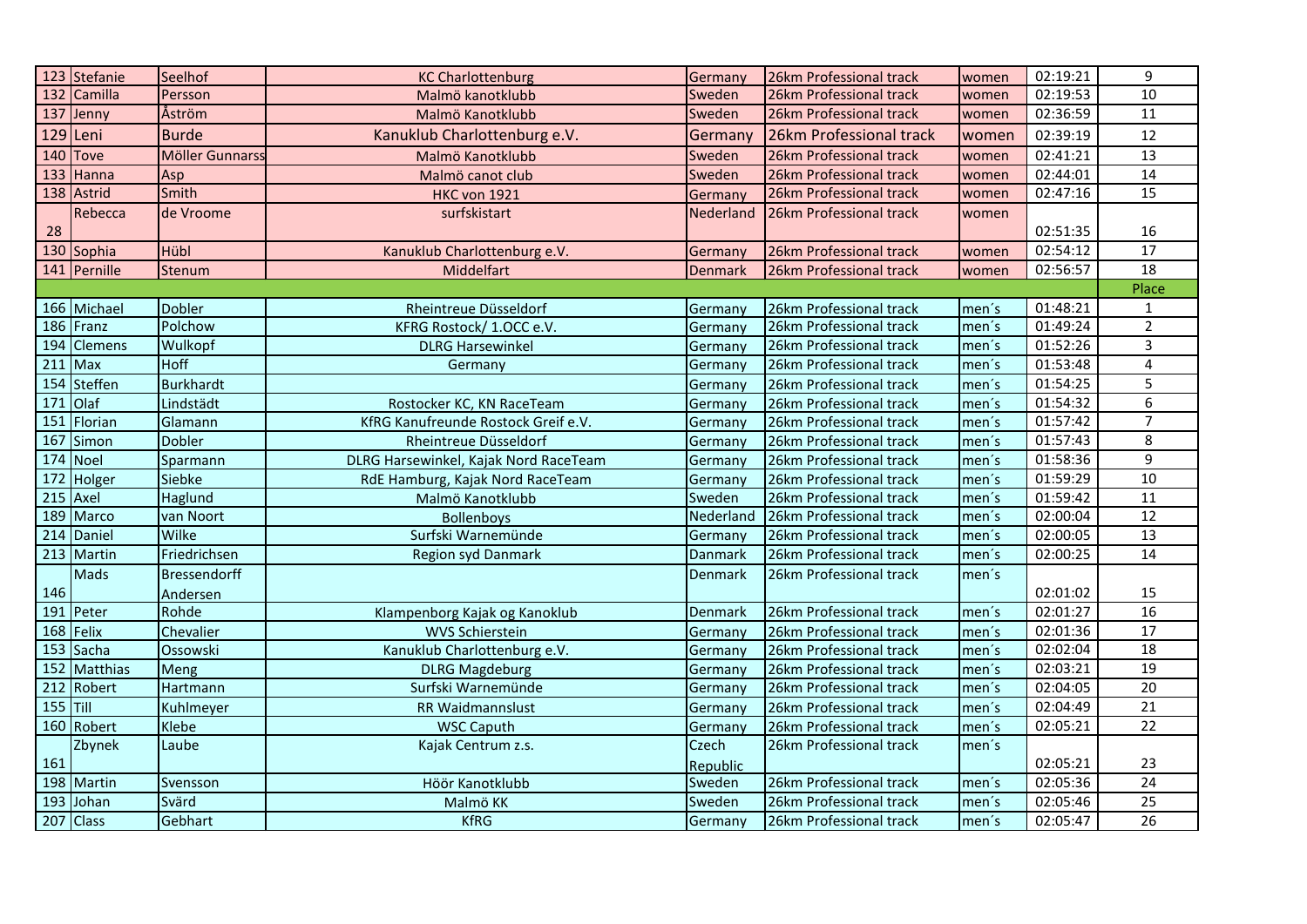| $\sqrt{143}$ Ingo    |                      | Seidel          |                                     | Germany    | 26km Professional track              | men's | 02:06:40 | $\overline{27}$ |
|----------------------|----------------------|-----------------|-------------------------------------|------------|--------------------------------------|-------|----------|-----------------|
|                      | 177 Lukas            | Waldau          | Kanuklub Charlottenburg e.V.        | Germany    | 26km Professional track              | men's | 02:07:47 | 28              |
|                      | 142 Friedrich        | Rixen           | <b>KfRG Rostock</b>                 | Germany    | 26km Professional track              | men's | 02:08:05 | 29              |
|                      | $187$ Leonard        | Wellner         | Stralsunder Kanu club               | Germany    | 26km Professional track              | men's | 02:08:34 | 30              |
|                      | 179 Timo             | Fischer         | RdE-HH                              | Germany    | 26km Professional track              | men's | 02:09:05 | 31              |
|                      | Christopher          | Schiwek         | Single                              | Germany    | 26km Professional track              | men's |          |                 |
| 182                  |                      |                 |                                     |            |                                      |       | 02:09:14 | 32              |
|                      | René                 | Schneiderhöhn   | <b>WV Schierstein</b>               | Germany    | 26km Professional track              | men's |          |                 |
| 163                  |                      |                 |                                     |            |                                      |       | 02:09:27 | 33              |
|                      | 203 Frederik         | Tügel           | <b>WSAP</b>                         | Germany    | 26km Professional track              | men's | 02:09:44 | 34              |
| $\overline{158}$ Jan |                      | Lehmann         | Ring der Einzelpaddler Hamburg e.V. | Germany    | 26km Professional track              | men's | 02:10:35 | $\overline{35}$ |
|                      | 199 Stuart           | <b>Knaggs</b>   | L2P                                 |            | Sint Maarte 26km Professional track  | men's | 02:12:02 | 36              |
|                      | 162 Markus           | Ziebell         | Salzwasser Union                    | Germany    | 26km Professional track              | men's | 02:14:11 | $\overline{37}$ |
|                      | 181 Niklas           | Ritter          | <b>Berlin</b>                       | Germany    | 26km Professional track              | men's | 02:16:00 | $\overline{38}$ |
| 157                  | <b>Niklas</b>        | <b>Tischler</b> |                                     | Germany    | 26km Professional track              | men's | 02:17:06 | 39              |
| 217 Kay              |                      | Wellner         | Stralsunder Kanu Club               | Germany    | 26km Professional track              | men's | 02:17:15 | 40              |
|                      |                      |                 | Technika Praha                      | Czech      |                                      |       |          |                 |
|                      | 192 Adam             | Mackal          |                                     | Republic   | 26km Professional track              | men's | 02:17:38 | 41              |
|                      | Peter                | Jensen          | Silkeborg Kajakklub                 | Denmark    | 26km Professional track              | men's |          |                 |
|                      | 159 Nyegaard         |                 |                                     |            |                                      |       | 02:19:33 | 42              |
|                      | 93 Falko             | Schulz          |                                     | Germany    | 26km Professional track              | men's | 02:19:41 | 43              |
| $188$ Jan            |                      | <b>Brökel</b>   |                                     | Germany    | 26km Professional track              | men's | 02:20:15 | 44              |
|                      | 176 Malte            | Weinknecht      | Kanuklub Charlottenburg e.V.        | Germany    | 26km Professional track              | men's | 02:21:29 | 45              |
| 144                  | Alexander            | Groppe          | KfRG Kanufreunde Rostock Greif e.V. | Germany    | 26km Professional track              | men's | 02:21:38 | 46              |
| 180                  | Ole                  | Rüsbüldt        | Erster Kanuclub Neumünster          | Germany    | 26km Professional track              | men's | 02:21:56 | 47              |
| 173                  | Jörg                 | Zielke          | <b>EKV 1925 eV</b>                  | Germany    | 26km Professional track              | men's | 02:23:32 | 48              |
|                      | 190 Christoph        | <b>Braun</b>    | <b>HDK Kiel</b>                     | Germany    | 26km Professional track              | men's | 02:26:11 | 49              |
|                      | 170 Matthias         | <b>Bendler</b>  | Paddlergilde Kaiserslautern e.V.    | Germany    | 26km Professional track              | men's | 02:32:42 | 50              |
|                      | $169$ Glen           | Russell         | <b>Shark Island Paddlers</b>        | Australia  | 26km Professional track              | men's | 02:42:10 | $\overline{51}$ |
|                      | Horst-Jürgen Fischer |                 |                                     | Germany    | 26km Professional track              | men's |          |                 |
| $\mathbf{1}$         |                      |                 |                                     |            |                                      |       | 02:42:29 | 52              |
| $\overline{208}$     | <b>Marc</b>          | Arnemann        | Paddel-Klub Hannover                | Germany    | 26km Professional track              | men's | 02:47:22 | 53              |
|                      | 178 Adrian           | Köppen          | Kanuklub Charlottenburg e.V.        | Germany    | 26km Professional track              | men's | 02:47:55 | 54              |
| 219                  | Mario                | Pirzl           |                                     | Österreich | 26km Professional track              | men's | 02:50:07 | 55              |
|                      | 210 Derek            | <b>Brown</b>    |                                     |            | United State 26km Professional track | men's | 02:53:31 | 56              |
| 185                  | Frederik             | Nogai           | <b>KC Charlottenburg</b>            | Germany    | 26km Professional track              | men's | 02:54:33 | 57              |
|                      | 150 Daniel           | Oswald          | TiB Kanu Oberspree                  | Germany    | 26km Professional track              | men's | dnf      |                 |
| 175                  | <b>Benedikt</b>      | Kiewel          | Kanuklub Charlottenburg e.V.        | Germany    | 26km Professional track              | men's | dnf      |                 |
|                      | 197 Gordan           | Harbrecht       | Kanufreunde / Nordic Kayaks         | Germany    | 26km Professional track              | men's | dns      |                 |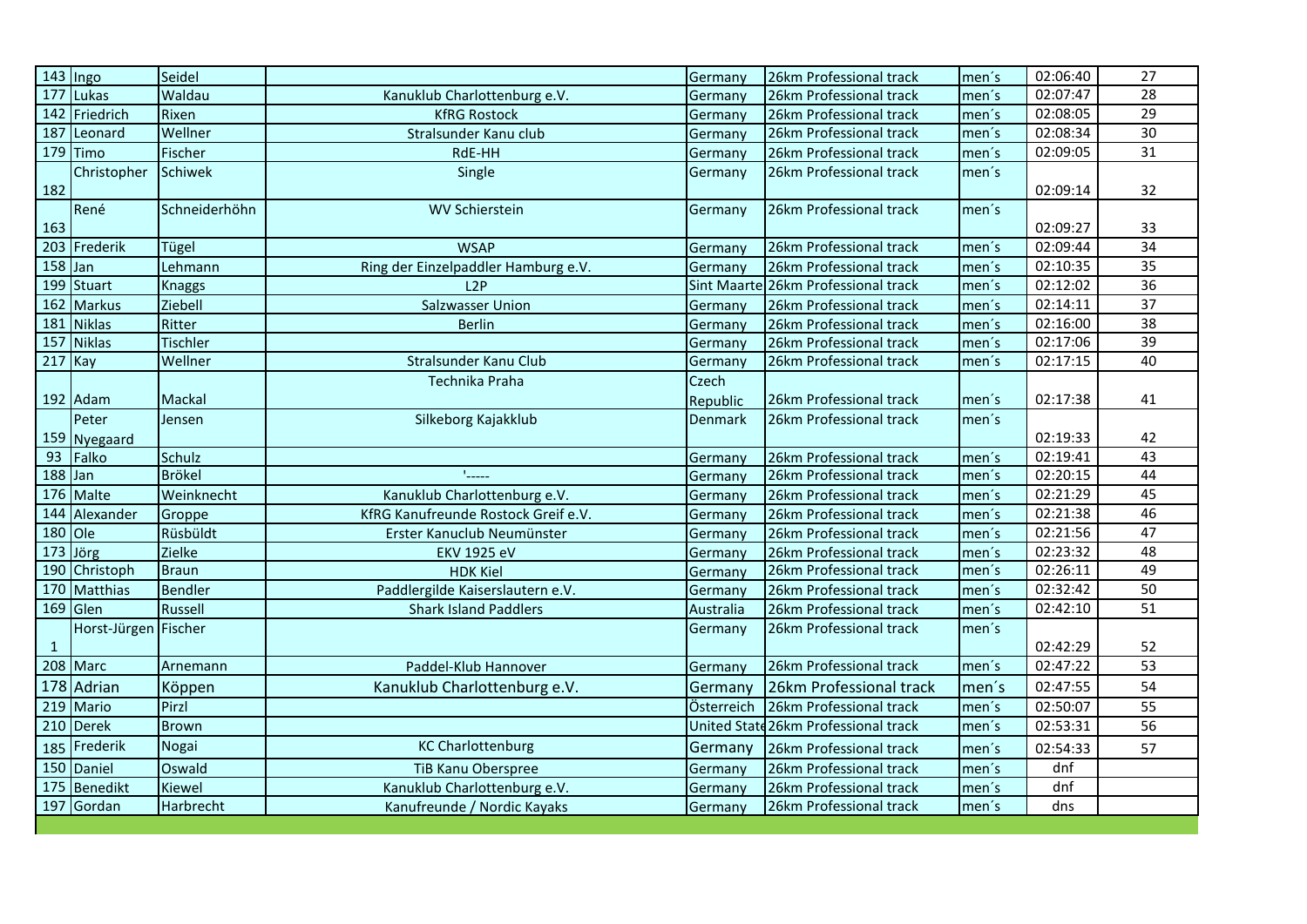### **Surfski duo (SSK2)**

|              |                |                                      |               |                         |               |          | Place          |
|--------------|----------------|--------------------------------------|---------------|-------------------------|---------------|----------|----------------|
| 30 Lilly     | Waldau         | Kanuklub Charlottenburg e.V.         | Germany       | 13km Junior track       | women         | 00:55:05 |                |
| 30 Emma      | Waldau         | Kanuklub Charlottenburg e.V.         | Germany       | 13km Junior track       | women         | 00:55:05 |                |
| 13 Mika      | Raue           | Kanuklub Charlottenburg e.V.         | Germany       | 13km Junior track       | men's         | 00:54:49 | $\overline{2}$ |
| 13 Jonathan  | Hass           | Kanuklub Charlottenburg e.V.         | Germany       | 13km Junior track       | men's         | 00:54:49 | $\overline{2}$ |
| 225 Mark     | Schultze       | <b>SG Alte Paddler</b>               | Germany       | 13km Beginners track    | men's         | 01:03:15 | 3              |
| 225 Andreas  | Mundt          | <b>SG Alte Paddler</b>               | Germany       | 13km Beginners track    | men's         | 01:03:15 | 3              |
| 34 Heike     | Schöwer        | MKC / KG Assindia                    | Germany       | 13km Beginners track    | mixed         | 01:04:23 | 4              |
| 34 Richard   | Kaudelka       | MKC / KG Assindia                    | Germany       | 13km Beginners track    | <b>Imixed</b> | 01:04:23 | 4              |
|              |                |                                      |               |                         |               |          | Place          |
| 164 Jürgen   | Brings         | <b>RV Waidmannslust</b>              | Germany       | 26km Professional track | Imen´s        | 02:01:09 |                |
| 164 Robert   | Paries         | <b>RV Waidmannslust</b>              | Germany       | 26km Professional track | men's         | 02:01:09 |                |
| 227 Torbjörn | Sandström      | Västkust Surfski / Wastcoast Surfski | <b>Sweden</b> | 26km Professional track | men's         | 02:11:52 | 2              |
| 227 Ludvig   | Ahlin-Hamberg  | Västkust Surfski / Wastcoast Surfski | Sweden        | 26km Professional track | men´s         | 02:11:52 | $\overline{2}$ |
| 220 Tuete    | von Bahder     | Stralsunder Kanu-Club                | Germany       | 26km Professional track | women         | 02:15:37 | 3              |
| 220 Kathleen | <b>Schmock</b> | Stralsunder Kanu-Club                | Germany       | 26km Professional track | women         | 02:15:37 | 3              |
| 223 Hagen    | Pohley         | <b>SG Alte Paddler</b>               | Germany       | 26km Professional track | mixed         | 02:20:27 | 4              |
| $223$ Bele   | Pohley         | <b>SG Alte Paddler</b>               | Germany       | 26km Professional track | <b>Imixed</b> | 02:20:27 | 4              |
| 221 Thomas   | kerberger      | Diezer Paddlergilde                  | Germany       | 26km Professional track | <b>Imixed</b> | 02:22:14 | 5              |
| 221 Regine   | Baranowski     | Diezer Paddlergilde                  | Germany       | 26km Professional track | <b>Imixed</b> | 02:22:14 | 5              |
|              |                |                                      |               |                         |               |          |                |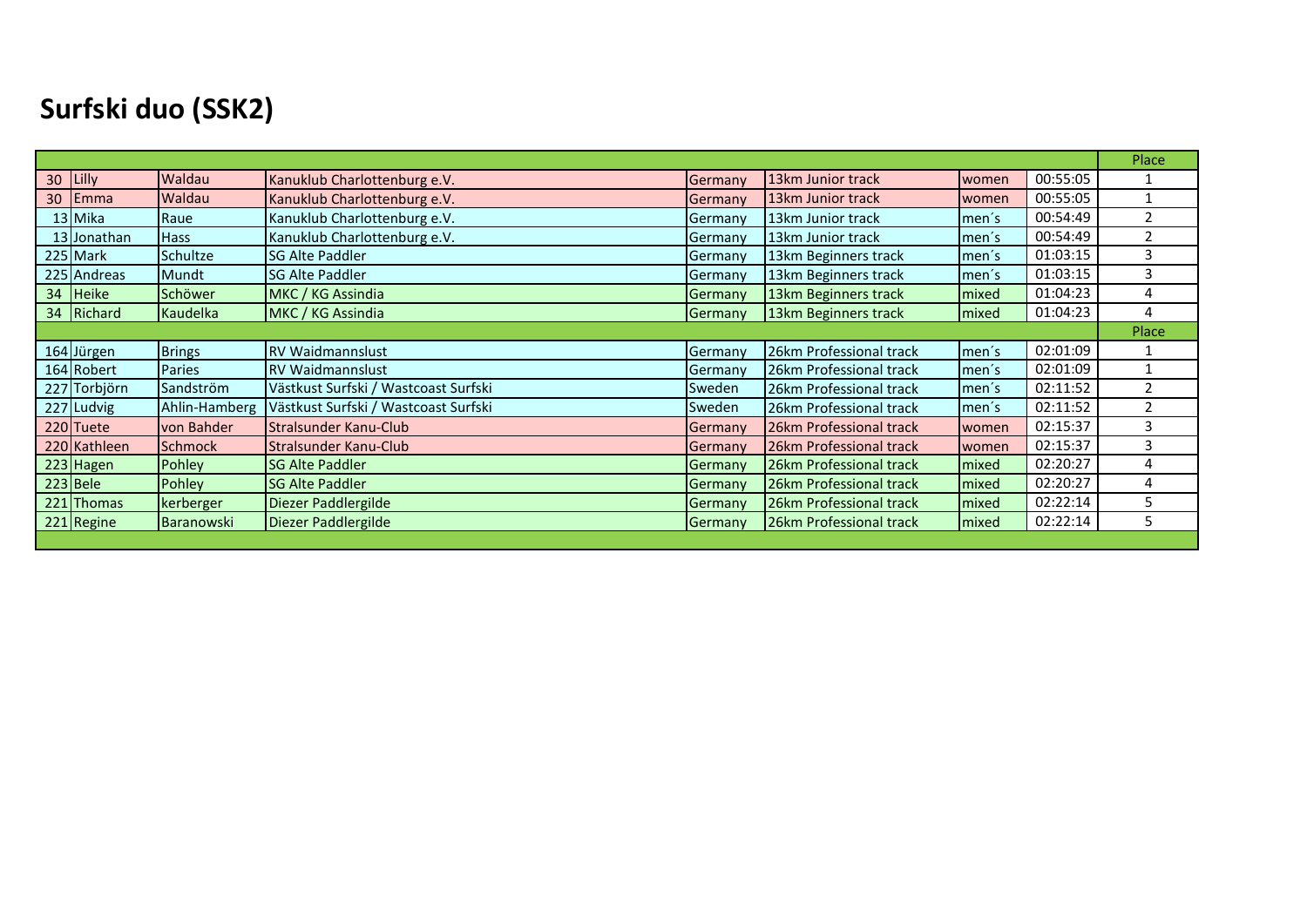#### **SUP**

|         |                  |                |                                      |           |                      |       |          | Place          |
|---------|------------------|----------------|--------------------------------------|-----------|----------------------|-------|----------|----------------|
| 47      | Lasse-Niklas     | Sauerteig      | Blau-Gelb Köpenick e.V.              | Germany   | 13km Junior track    | men's | 01:07:52 | $\mathbf{1}$   |
| 43      | Skadi            | Langbein       | LKV Brandenburg/Havel Racers         | Germany   | 13km Junior track    | women | 01:18:25 | $\overline{2}$ |
| 44      | Kai              | Carstens       |                                      | Germany   | 13km Junior track    | men's | 01:26:40 | 3              |
| 46      | Hauke            | Schneider      | LKV Brandenburg / SUP / Havel Racers | Germany   | 13km Junior track    | men's | 01:30:12 | 4              |
| 45      | Cedric           | Fahlbusch      | LKV Brandenburg/Havel Racers         | Germany   | 13km Junior track    | men's | dns      | 5              |
|         |                  |                |                                      |           |                      |       |          | Place          |
|         | 232 Noelani      | Sach           | NSP / DWV                            | Germany   | 13km Beginner track  | women | 01:16:06 | $\mathbf{1}$   |
| 231     | <b>Marion</b>    | <b>Behrens</b> | Sup Club Kiel                        | Germany   | 13km Beginners track | women | 01:19:14 | $\overline{2}$ |
| 48      | Kathy            | Rüsbüldt       |                                      | Germany   | 13km Beginners track | women | 01:32:01 | 3              |
| 53      | Birgitta         | Plate          | <b>ACC-Hamburg</b>                   | Germany   | 13km Beginners track | women | 01:35:22 | 4              |
| 49      | Tanja            | Miranda        |                                      | Germany   | 13km Beginners track | woman | 01:36:12 | 5              |
| 70      | Heike Anja       | Groeneveld     | <b>Team Fördekeks</b>                | Germany   | 13km Beginners track | women | 01:38:19 | 6              |
| 55      | Inken            | <b>Becker</b>  | SupSchlei                            | Germany   | 13km Beginners track | women | 01:44:02 | $\overline{7}$ |
| 56      | <b>Marina</b>    | Fineske        | Team Fördekeks                       | Germany   | 13km Beginners track | women | 01:44:21 | 8              |
| 50      | Charlott         | Nenz           | <b>ACC Hamburg</b>                   | Germany   | 13km Beginners track | women | dns      | 9              |
| 52      | <b>Katharina</b> | Goos           | <b>ACC Hamburg</b>                   | Germany   | 13km Beginners track | women | dns      | $10\,$         |
| 54      | Melanie          | Meyer          |                                      | Germany   | 13km Beginners track | women | dns      | 11             |
|         |                  |                |                                      |           |                      |       |          | Place          |
|         | 242 Maui         | Sach           | NSP / DWV                            | Germany   | 13km Beginners track | men's | 01:01:12 | $\mathbf{1}$   |
| 60      | Hauke            | Hartmann       | Alster-Canoe-Club                    | Germany   | 13km Beginners track | men's | 01:09:25 | $\overline{2}$ |
| 65      | Peter            | Monte          |                                      | Germany   | 13km Beginners track | men's | 01:20:03 | 3              |
| 73      | lole             | Dettmann       | Alster Canoe Club                    | Germany   | 13km Beginners track | men's | 01:18:25 | 4              |
|         | $235$ Ralf       | Steitz         |                                      | Germany   | 13km Beginners track | men's | 01:19:24 | 5              |
| 67      | Peer             | Sandtner       |                                      | Germany   | 13km Beginners track | men's | 01:26:56 | 6              |
| 247     | Marco            | Schindler      | WSV Altwarmbüchen                    | Germany   | 13km Beginners track | men's | 01:27:35 | $\overline{7}$ |
| 237     | <b>Mathias</b>   | Vagt           | Alster Canoe Club                    | Germany   | 13km Beginners track | men's | 01:29:00 | 8              |
| 246 Kai |                  | Ehrling        | SupSchlei                            | Germany   | 13km Beginners track | men's | 01:30:08 | 9              |
| 63      | Peter            | Reimers        | ACC - Hamburg                        | Germany   | 13km Beginners track | men's | 01:32:34 | 10             |
| 68      | Christian        | <b>Basch</b>   |                                      | Germany   | 13km Beginners track | men's | 01:34:05 | 11             |
| 62      | Christoph        | May            | <b>HKC v. 1921</b>                   | Germany   | 13km Beginners track | men's | 01:34:35 | 12             |
| 244     | Dominique        | Müller         | Sup                                  | Germany   | 13km Beginners track | men's | 01:36:34 | 13             |
| 58      | Guido            | Miranda        |                                      | Germany   | 13km Beginners track | men's | 01:38:22 | 14             |
| 64      | Ron              | Slotegraaf     | <b>WSV</b>                           | Nederland | 13km Beginners track | men's | 01:39:01 | 15             |
| 71      | Detlef           | Skrobiski      | Team Fördekeks                       | Germany   | 13km Beginners track | men's | 01:44:06 | 16             |
| 69      | Ole              | Reim           | <b>ACC</b>                           | Germany   | 13km Beginners track | men's | dnf      |                |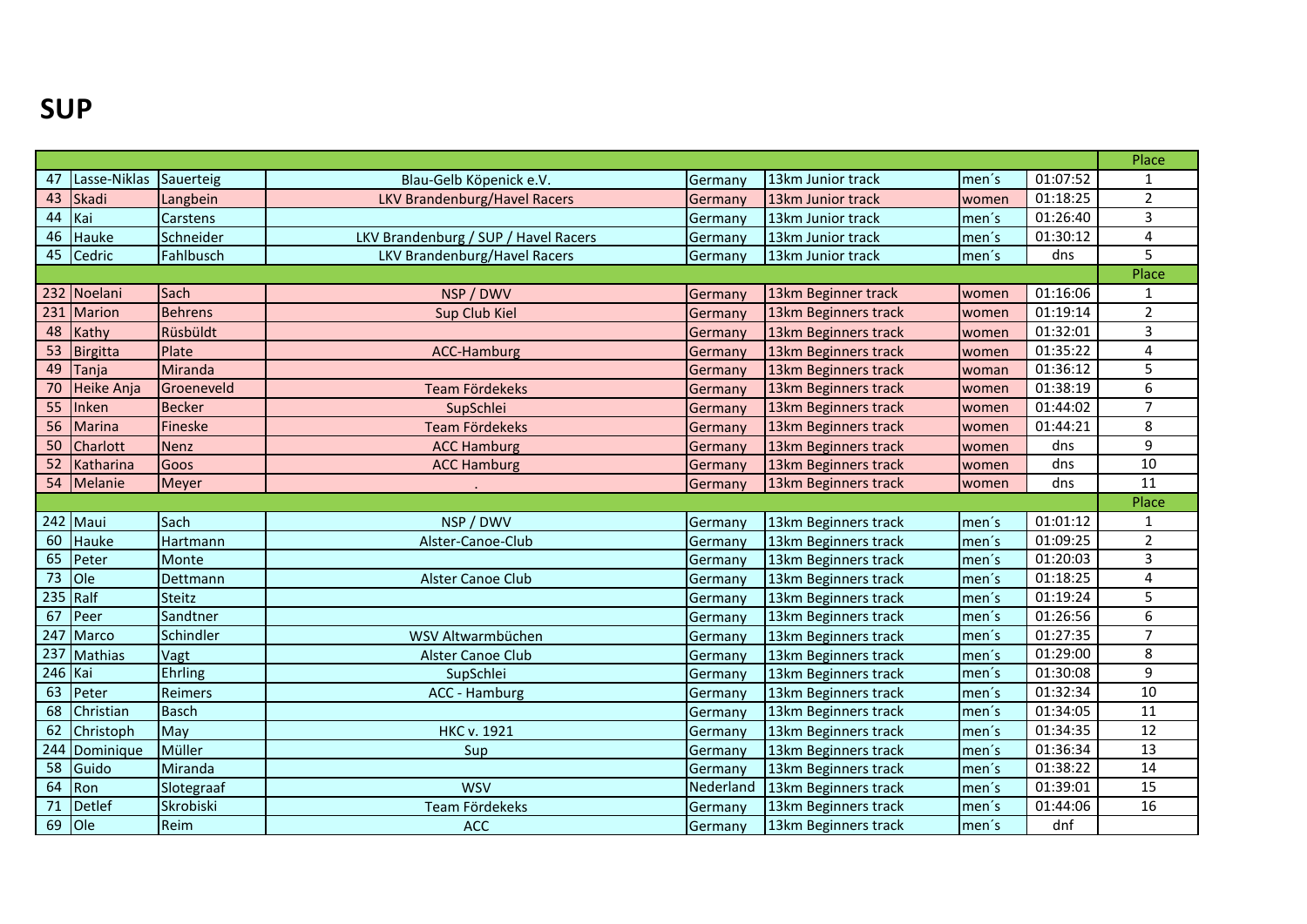|            | 66 Steffen  | <b>Mandelkow</b> | Team Fördekeks    | Germany            | 13km Beginners track     | Imen's         | dns      |       |
|------------|-------------|------------------|-------------------|--------------------|--------------------------|----------------|----------|-------|
|            | 245 Dominik | <b>IRisch</b>    | Sup Club Kiel     | <b>Germany</b>     | 13km Beginners track     | Imen's         | dns      |       |
|            |             |                  |                   |                    |                          |                |          | Place |
|            | $233$ Tanja | <b>IEcker</b>    | Wehr              | <b>I</b> Germany   | 26km Professional track  | women          | 03:13:42 |       |
|            |             |                  | <b>SUP Suisse</b> | <b>Switzerland</b> |                          |                |          |       |
| $234$ Siri |             | Schubert         |                   |                    | 126km Professional track | <b>I</b> women | 03:20:35 |       |
|            | 230 Nicole  | <b>I</b> Schmitt | Surf Club Kiel    | Germany            | 26km Professional track  | women          | 03:51:32 |       |
|            |             |                  |                   |                    |                          |                |          | Place |

|          | 238 Martin     | <b>Teichmann</b> |                      | <b>I</b> Germany | 26km Professional track  | Imen's              | 02:44:01 |  |
|----------|----------------|------------------|----------------------|------------------|--------------------------|---------------------|----------|--|
|          | 243 Frithjof   | <b>I</b> Sach    | NSP / DWV            | <b>I</b> Germanv | 126km Professional track | Imen's              | 02:52:16 |  |
|          | 241 Steven     | <b>Bredow</b>    |                      | <b>Germany</b>   | 26km Professional track  | Imen's              | 03:05:39 |  |
|          | 236 Carsten    | <b>Schurr</b>    |                      | Germany          | 26km Professional track  | Imen's              | 03:11:56 |  |
|          | 239 Jean Drago | <b>I</b> Graf    | Havel Racers Potsdam | <b>Germany</b>   | 26km Professional track  | ∣men′s              | 03:51:32 |  |
|          | 245 Dominik    | <b>IRisch</b>    | Sup Club Kiel        | Germany          | 26km Professional track  | Imen's              | dnf      |  |
| 248 Toni |                | <b>Peuker</b>    | Deutsch              | Germany          | 126km Professional track | Imen <sup>'</sup> s | dns      |  |
|          |                |                  |                      |                  |                          |                     |          |  |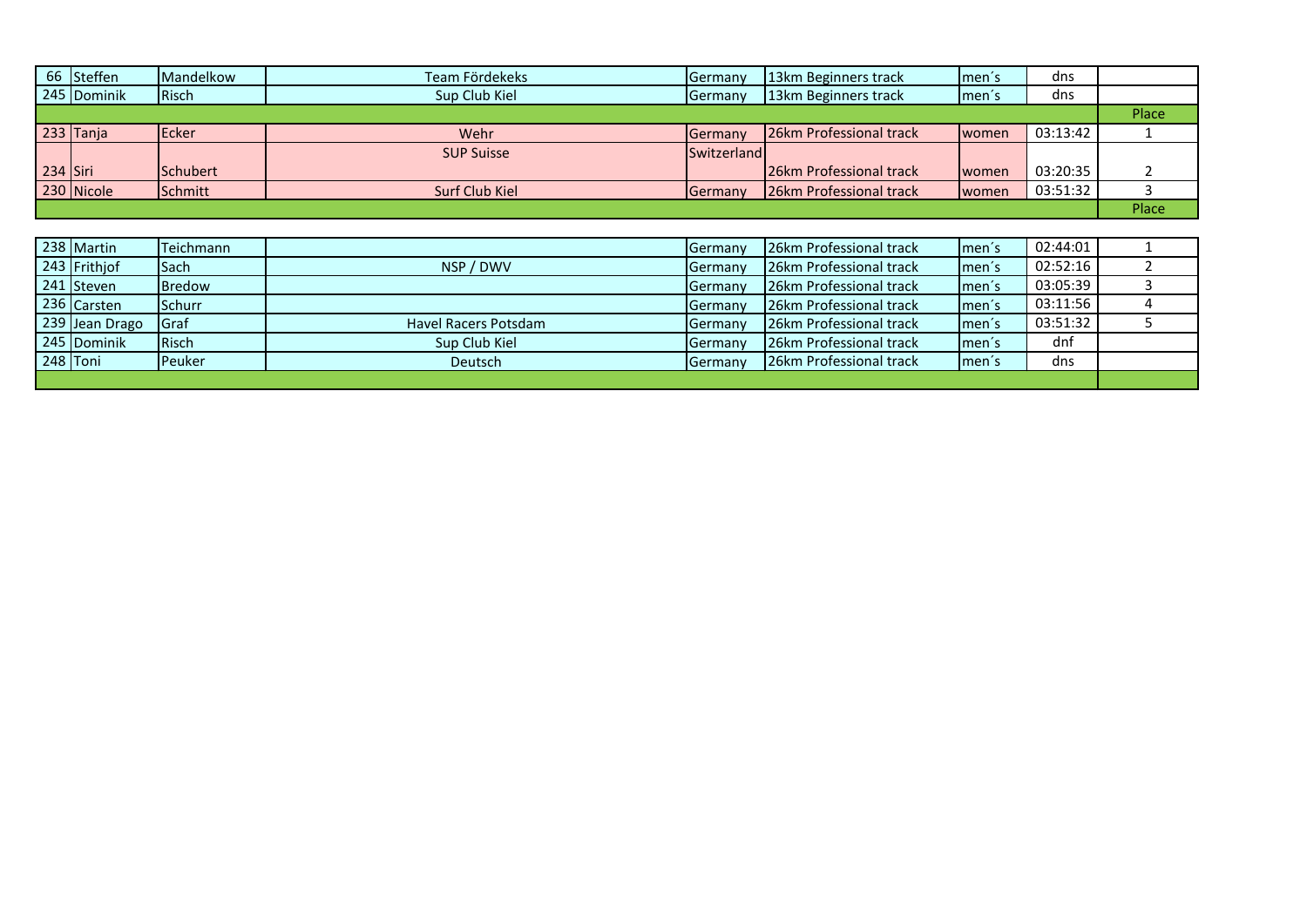# **Váa 6´er (Outrigger sixer)**

|          |                         |                |                                    |         |                         |       |            | Place                   |
|----------|-------------------------|----------------|------------------------------------|---------|-------------------------|-------|------------|-------------------------|
|          | 257 Marc                | Eschelbach     | <b>BKCB</b>                        | Germany | 26km Professional track | mixed | 02:22:31   | $\mathbf{1}$            |
|          | 257 Torsten             | <b>Jung</b>    | <b>BKCB</b>                        | Germany | 26km Professional track | mixed | 02:22:31   | $\mathbf{1}$            |
|          | 257 Roman               | Klatte         | <b>BKCB</b>                        | Germany | 26km Professional track | mixed | 02:22:31   | $\mathbf{1}$            |
|          | $257$ Bea               | Gotzheim       | <b>BKCB</b>                        | Germany | 26km Professional track | mixed | 02:22:31   | $\mathbf{1}$            |
|          | 257 Guido               | Gotzheim       | <b>BKCB</b>                        | Germany | 26km Professional track | mixed | 02:22:31   | $\mathbf 1$             |
|          | 257 Esther Romy Claußen |                | <b>BKCB</b>                        | Germany | 26km Professional track | mixed | 02:22:31   | 1                       |
|          | 255 Tommo               | K.             | Kanu-Verein Unterweser e. V.       | Germany | 26km Professional track | mixed | 02:24:39   | $\overline{2}$          |
|          | 255 Ann Katrin          | T.             | Kanu-Verein Unterweser e. V.       | Germany | 26km Professional track | mixed | 02:24:39   | $\overline{2}$          |
|          | $255$ Emma              | B.             | Kanu-Verein Unterweser e.V.        | Germany | 26km Professional track | mixed | 02:24:39   | $\overline{2}$          |
|          | 255 Julian              |                | Kanu-Verein Unterweser e. V.       | Germany | 26km Professional track | mixed | 02:24:39   | $\overline{2}$          |
|          | 255 Olaf                | K.             | Kanu-Verein Unterweser e. V.       | Germany | 26km Professional track | mixed | 02:24:39   | $\overline{2}$          |
|          | 255 Hedda               | lw.            | Kanu-Verein Unterweser e.V.        | Germany | 26km Professional track | mixed | 02:24:39   | $\overline{2}$          |
|          | 252 Torben              | Kuhlmann       | <b>WSV Niederrhein</b>             | Germany | 26km Professional track | mixed | 02:30:30   | 3                       |
|          | 252 Jamie               | Schaare        | <b>WSV Niederrhein</b>             | Germany | 26km Professional track | mixed | 02:30:30   | $\overline{3}$          |
|          | 252 Daniela             | Gitzler        | <b>WSV Niederrhein</b>             | Germany | 26km Professional track | mixed | 02:30:30   | 3                       |
|          | 252 Astrid              | Menges-Frenzel | <b>WSV Niederrhein</b>             | Germany | 26km Professional track | mixed | 02:30:30   | 3                       |
|          | 252 Stefan              | Frenzel        | <b>WSV Niederrhein</b>             | Germany | 26km Professional track | mixed | 02:30:30   | 3                       |
|          | $252$ Max               | Mustermann     | <b>WSV Niederrhein</b>             | Germany | 26km Professional track | mixed | 02:30:30   | 3                       |
|          | 256 Jens                | Rutz           | Uckerdrachen                       | Germany | 26km Professional track | mixed | 02:42:44   | $\overline{a}$          |
| $256$ N. |                         | IN.            | Uckerdrachen                       | Germany | 26km Professional track | mixed | 02:42:44   | $\overline{\mathbf{A}}$ |
| $256$ N. |                         | N.             | Uckerdrachen                       | Germany | 26km Professional track | mixed | 02:42:44   | $\overline{4}$          |
| $256$ N. |                         | N.             | Uckerdrachen                       | Germany | 26km Professional track | mixed | 02:42:44   | $\overline{4}$          |
| $256$ N. |                         | N.             | Uckerdrachen                       | Germany | 26km Professional track | mixed | 02:42:44   | 4                       |
| $256$ N. |                         | N.             | Uckerdrachen                       | Germany | 26km Professional track | mixed | 02:42:44   | $\overline{4}$          |
|          | $253$ Jörg              | Oppor          | Freiherr-vom-Stein-Yacht-Club e.V. | Germany | 26km Professional track | mixed | 02:44:50   | 5                       |
|          | 253 Will                | Follow         | Freiherr-vom-Stein-Yacht-Club e.V. | Germany | 26km Professional track | mixed | 02:44:50   | 5                       |
|          | $253$ Will              | Follow         | Freiherr-vom-Stein-Yacht-Club e.V. | Germany | 26km Professional track | mixed | 02:44:50   | 5                       |
|          | 253 Will                | Follow         | Freiherr-vom-Stein-Yacht-Club e.V. | Germany | 26km Professional track | mixed | 02:44:50   | 5                       |
|          | $253$ Will              | Follow         | Freiherr-vom-Stein-Yacht-Club e.V. | Germany | 26km Professional track | mixed | 02:44:50   | 5                       |
|          | $253$ Will              | Follow         | Freiherr-vom-Stein-Yacht-Club e.V. | Germany | 26km Professional track | mixed | 02:44:50   | 5                       |
|          | 251 Volker              | Briel          | <b>WSV Niederrhein</b>             | Germany | 26km Professional track | mixed | <b>DNF</b> |                         |
|          | 251 Birgit              | Plank          | <b>WSV Niederrhein</b>             | Germany | 26km Professional track | mixed | <b>DNF</b> |                         |
|          | 251 Michiko             | <b>Schaare</b> | <b>WSV Niederrhein</b>             | Germany | 26km Professional track | mixed | <b>DNF</b> |                         |